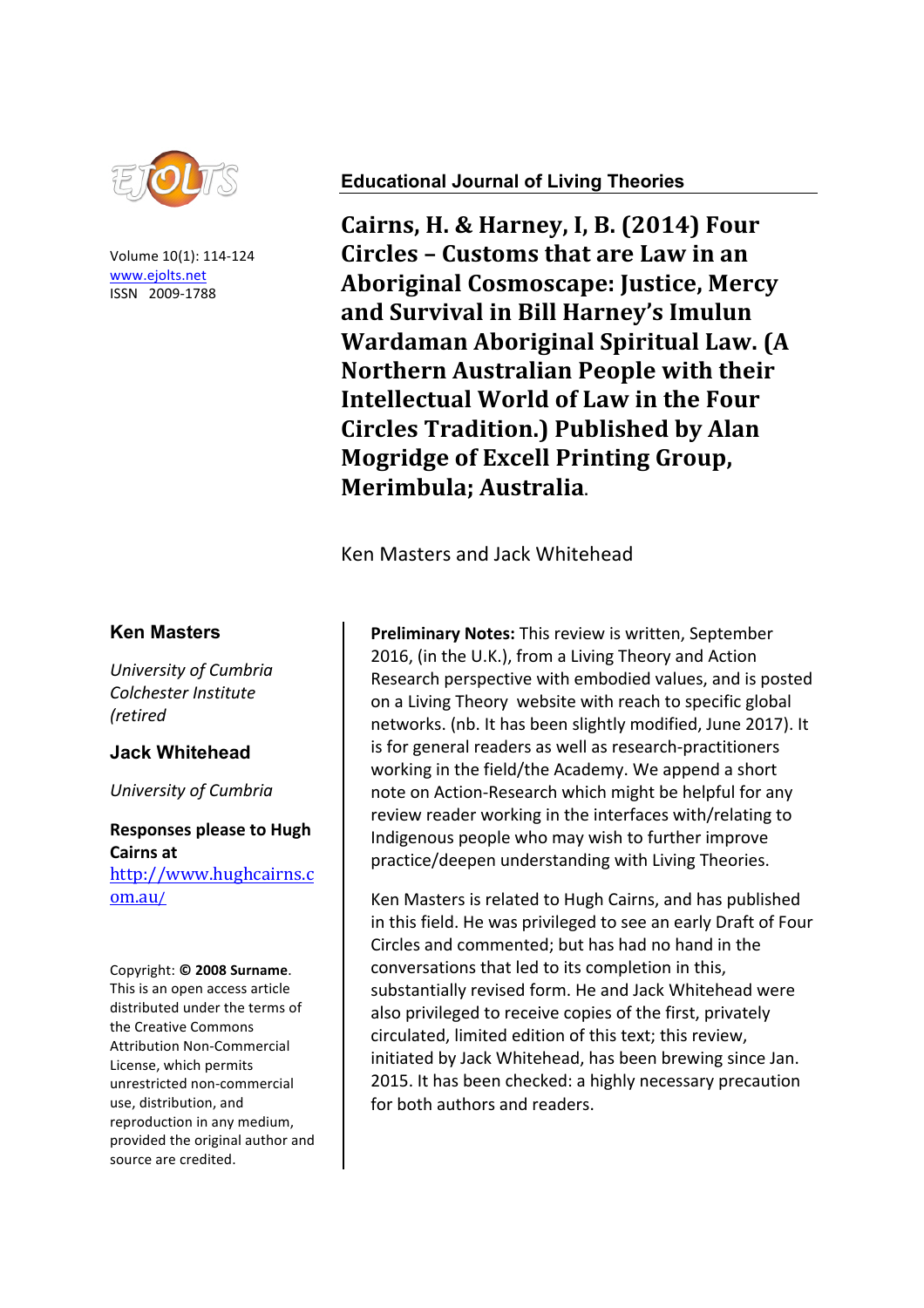Your reviewers remain entirely responsible for their own, ongoing reflective-practice in writing it.

# **Review:** 'There can be a really good ending in Imulun in Australia', (heading, p.201).

This book does not fall readily into any single genre (or other)-category, which is part of its very real interest. There is something significant and appealing here for anyone, based on Four Circles's deep humanity and spirituality; however it is especially for those with an interest in, and concern for the immediate and long-term future of 'Two-Worlds' Aboriginal and other Indigenous peoples, within the apparently 'assimilation-based' Justice system in Northern Territory.

Without detailed knowledge, e.g. of formal Australian law and related practice, and as outsiders, there is much that we are not qualified to comment on or discuss. However, we can attempt to illustrate how the voices of Bill Idumduma Harney and Hugh Cairns sit within 'Living-Theory' Action-Research practice, and present and consider, in outline only, the case they make for an appreciative and deep valuing of their Marriage and Family Customary Law; and for its approach to redeeming their miscreants to be more widely adopted.

The context in which we write this review is one of deep distress on all sides, as a Royal Commission is being set up to investigate the various forms of extreme abuse, including tear-gassing of young Aboriginal boys in the ' Don Dale' Juvenile Detention Centre in N.T.. From what we can gather on-line, this is now deeply political. Bill Idumduma Harney, and Four Circles, may have an explicit role in the investigations and recommendations.

Deneulin, S, (2014), introduces a Peruvian lady who 'had to stop her (environmental) activism out of fear (of severe intimidation)', (p.80). She goes on to say, 'This lack of capacity to express one's emotions and suffering severely affects the capability for voice and political participation'. There is 'capable', carefully-considered truth-telling about suffering in Four Circles from both authors, which seems to us to be highly relevant in our context, with a valuable constructive approach. The Royal Commission could provide a constitutional setting for direct, politically-relevant participation. Four Circles is far from being a political diatribe; rather, a strongly-voiced expression of pain. It seems to us to be a strong and wellconsidered offering of an essential, practical, value- based way forward which demands attention, rather than an 'attacking' text. It is based on trust that the book will help the 'White Man' to 'wise-up', and do the right thing in the best interests of all. In recommending the book, we are aligning ourselves with this tone.

The book's Dedication, to be found at the end,  $(p.210)$ , is therefore significant:

It is dedicated to the indigenous people of the Australian continent: with praise for their courage in keeping to the road of freedom, equality and community; and with prayers for the fulfillment of their hopes and expectations in Australia where their land is loved, their families are nurtured, and their spiritual Life and Law given freedom under a spiritual Sovereign, under a Parliament and Government elected to govern for all the people, in honour and respect for the lives and cultures and persons of everyone: Originals, Settlers and New. (p. 210) 

The Wardaman people are Indigenous Australians, with Idumduma's clan living about 200km South-West of Katherine in Australian's Northern Territory. Bill Idumduma Harney is Senior Law Man Elder. Hugh Cairns has worked with Bill Harney since 1997, and as he says, carries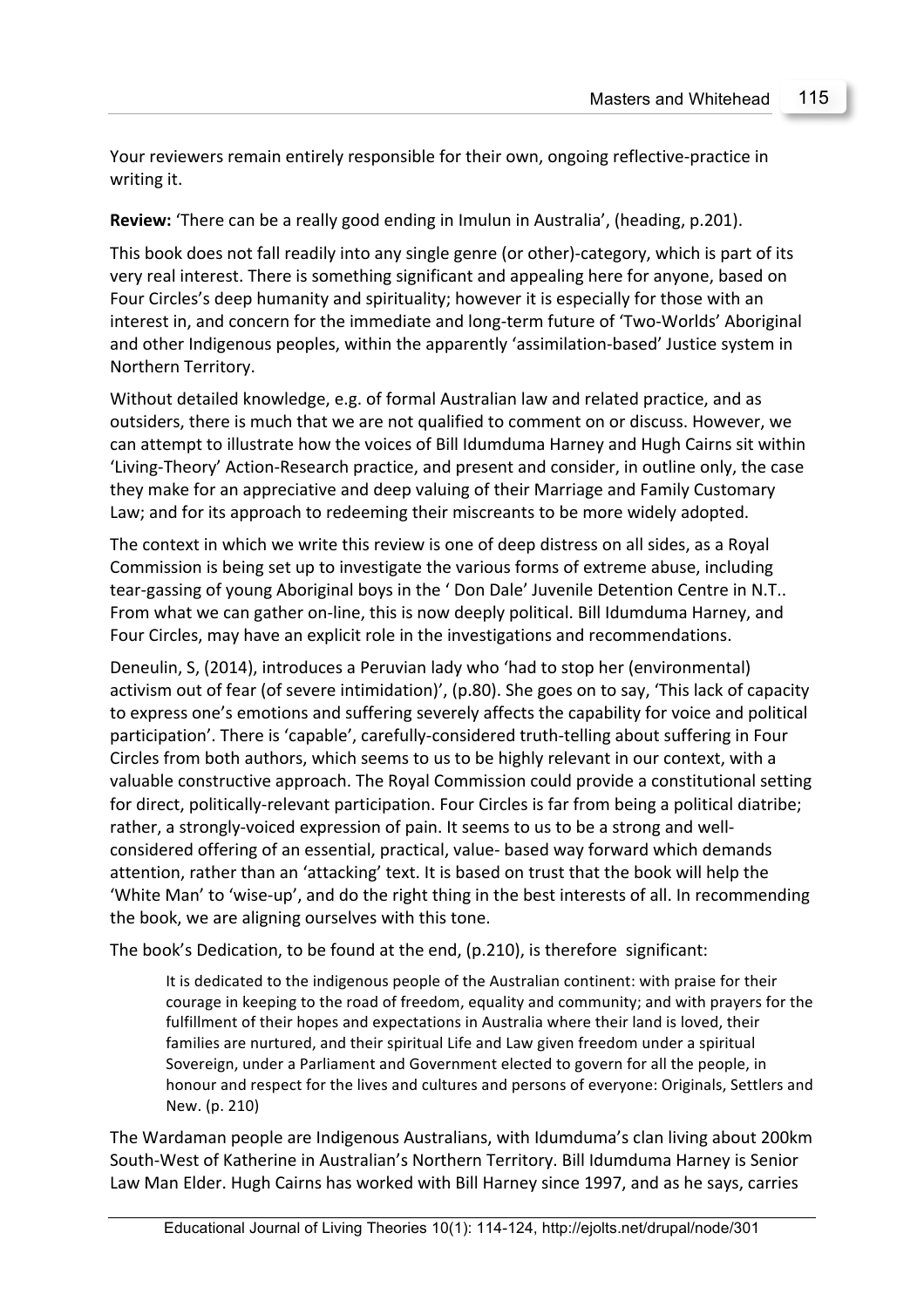an ancient British culture, and a Christian upbringing's deep empathy. Both authors believe that it would hugely benefit those Aboriginal people deemed in breach of Customary Law whilst living on their own, (regained), Lands to be contained and redeemed with the Justice and Mercy of their traditional, challenging sentencing and other procedures, developed over millennia. It becomes evident that survival in a harsh environment, is at stake. However, it also becomes evident that when the Law, Spiritually-derived, is followed, there is also 'thrival', (see Rayner, 1997). Cultural 'Survival', including their ways of perceiving 'reality' and related modes of being and becoming, is, however, what the people seem to us to need now, especially when confronted with the apparent gross failures of the 'White' legal system and its detention modes, in their 'assimilation' context. However, the Dedication offers a vision where other Indigenous/Aboriginal Communities could also benefit. If they benefit, and the Land benefits, perhaps all Australians, 'Originals', 'Settlers' and 'New' would also benefit.... 

Important antecedents to Four Circles can be found in 'Dark Sparklers', (Cairns & Harney, 2003/4) with its introduction to the Cosmoscape/related Ceremonies. Dark Sparklers broke new ground in many respects, including detailed exposition of Aboriginal astronomical knowledge, within Dreamtime Song-Lines, fully embodied in Spiritual, lived-experience today. The book, for us, shows that 'Two-Worlds' Aboriginal people can function sufficiently well in both to thrive, (to mutual advantage), given the School of the Air, (now no longer operating), at Menngen, and space to breathe within their own Lands, recovered largely through the 'capacity' of Bill Idumduma Harney. (Sen, A., 1999; Deneulin, S, 2014).

Four Circles, building on Dark Sparklers, also breaks ground in that it shares much new, insightful material on Redemptive Aboriginal Family Law, as practised within the Imulun, (Four Circles) tradition and openly addresses, from within, many of the issues of being a 'Two-Worlds' Aboriginal people in the relatively remote bush.

'Cosmoscape' in the Title is a term coined by Bill Idumduma Harney in 2002, (Dark Sparklers Glossary, p. xvii), to assist young people returning to their Lands in preparation for Traditional Initiation. It is described there as, 'visible, observed, concrete landscape and night sky perceived as a whole and seen and reflected on all together.' It is key to understanding the Wardaman lived-in intellectual world/cosmos-view. 'Four Circles' refers to specific ancient engraved and ochre painted circles in rock overhangs which embody the entire Family-Law tradition, and are derived from the perceived Cosmoscape and its stillliving, non-reified, Dreamtime Mythology/Stories. The page-heading to p.121 gives us the flavour of 'Cosmoscape': '....Sky and Earth together'. 'Without the Cosmic sense that involves us in the night sky and the sweeping immensity of landscapes in Australia, we miss Wardaman Spirituality, Wonder and Awe that is the very essence of original, pre-urban peoples'. 

In addition to a 'Preface', (p. v), headed 'Balance, Complexity and Integrity in the Voice of Bill Harney', and an Epilogue of 'Reflections and thoughts on the Imulun Painting and Imulun Spiritual Law', the book Four Circles is made up of six chapters on:

1. 10 years of Adult Learning: The Initiated Stockman in Two Worlds in his country – the storyteller, lecturer, researcher, writer, musician and family man in a whole life.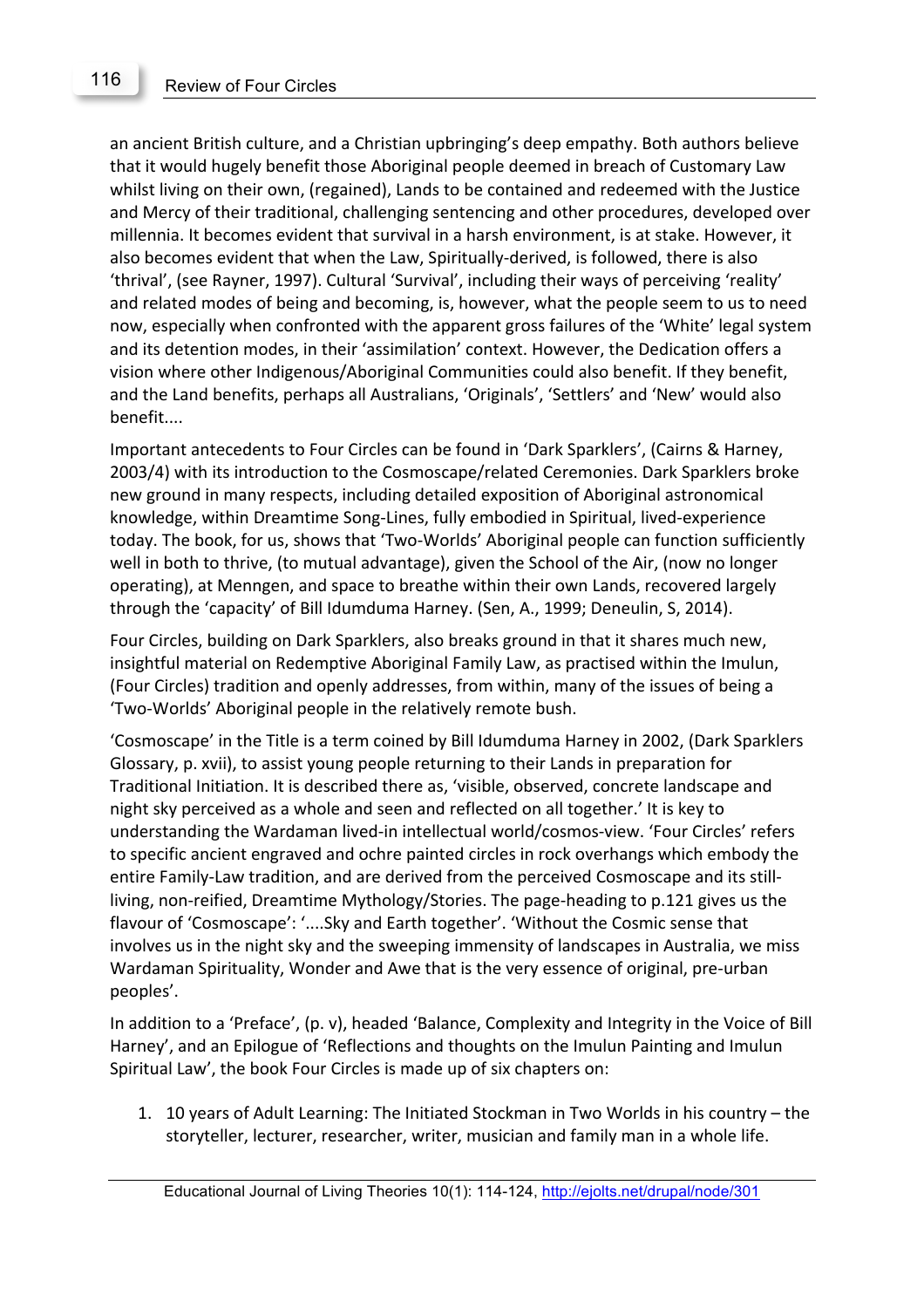- 2. The Childhood of Today's Idumduma Bill Harney: Laws in the Customs of the Spiritual.
- 3. Education in Two Worlds: The People, the Law Man on the Cattle station.
- 4. Signs, Signals and Symbols: Imulun Law in Wardaman Creation Story Country.
- 5. Cosmos, Cosmospace and Cosmoscape in the Landscape of Law. The Spiritual in the Imulun Law within the experienced Wardaman World. Cosmic Expressions in Painting.
- 6. The Spiritualities of Aboriginal Law in the Wardaman Imulun Tradition: Bill Harney's Imulun painting.

This is a beautifully presented text, also rich with photographs of relevant Rock Art and the extraordinary paintings of Bill Idumduma Harney, that will repay close attention, and study of the communications from both authors. However, in writing this review we are bearing in mind the following point, on page 169, that suggests some limitations in our capacity, as non-initiates, fully to understand.

Strictly speaking, Law paintings, like Minunga lines, are not generally decipherable by the non-initiate: museums and government researchers are stymied because, in Aboriginal thinking, outsiders are deemed 'blind' until (perhaps) they are ready, allowed to see. But for the initiate, it is a straightforward matter of being called directly: 'Pay Attention to the Word! Listen!' But marks on rock, stone and body keep the Original First Imulun Law in motion, making sure every Wardaman generation knows their land of cultural, spiritual and biological birth.

Four Circles is a heart-felt and strong opening-up and sharing of what we need to know, and can be told us. We identify this book as a mode of mediating, and democratising knowledge.

In Dark Sparklers, Hugh Cairns quotes Bill Harney very extensively, but absorbs those quotations within his own text. This is not the case here.

In the valuable, highly innovative textual methodology of Four Circles, care is taken to separate Bill Harney's voice, (given from oral transcription), from Hugh Cairns' interpretative/extending writing; often a parallel text, with page-headings giving us a more or less related theme. English is not Idumduma's first language, and as his mother rescued him from the missionaries, he was never schooled in reading and writing. This does not prevent him from being expressive, economic, graphically to the point, which we much appreciate. On most pages, Bill Harney's voice is presented in bold, with Cairns' reflections/footnotes beneath in different type-faces. It would thus be possible for Aboriginal readers to follow his text as continuous narrative throughout a Chapter. It can be approached, also assisted by the page-headings, with advantage by people of most levels of education. Because Idumduma's voice is so distinctive and strong, and we have Cairns' cocreative authorship, it is not standard Ethnography, (without any rationalizing, objectifying comment 'about'). We 'White' readers hear Idumduma's voice as well as Hugh Cairns'. In this, it commands the respect, in our ongoing conversations, owed to Bill Idumduma for bringing his own extended voicing and message into full public view in this way.

Hugh Cairns' and Bill Harney's own practice in carefully agreeing every word of text and shaping the book, (through an iterative reflective process, reading every draft out-loud), and jointly publishing this text, and Bill Harney's own Living Theory embodiment of life-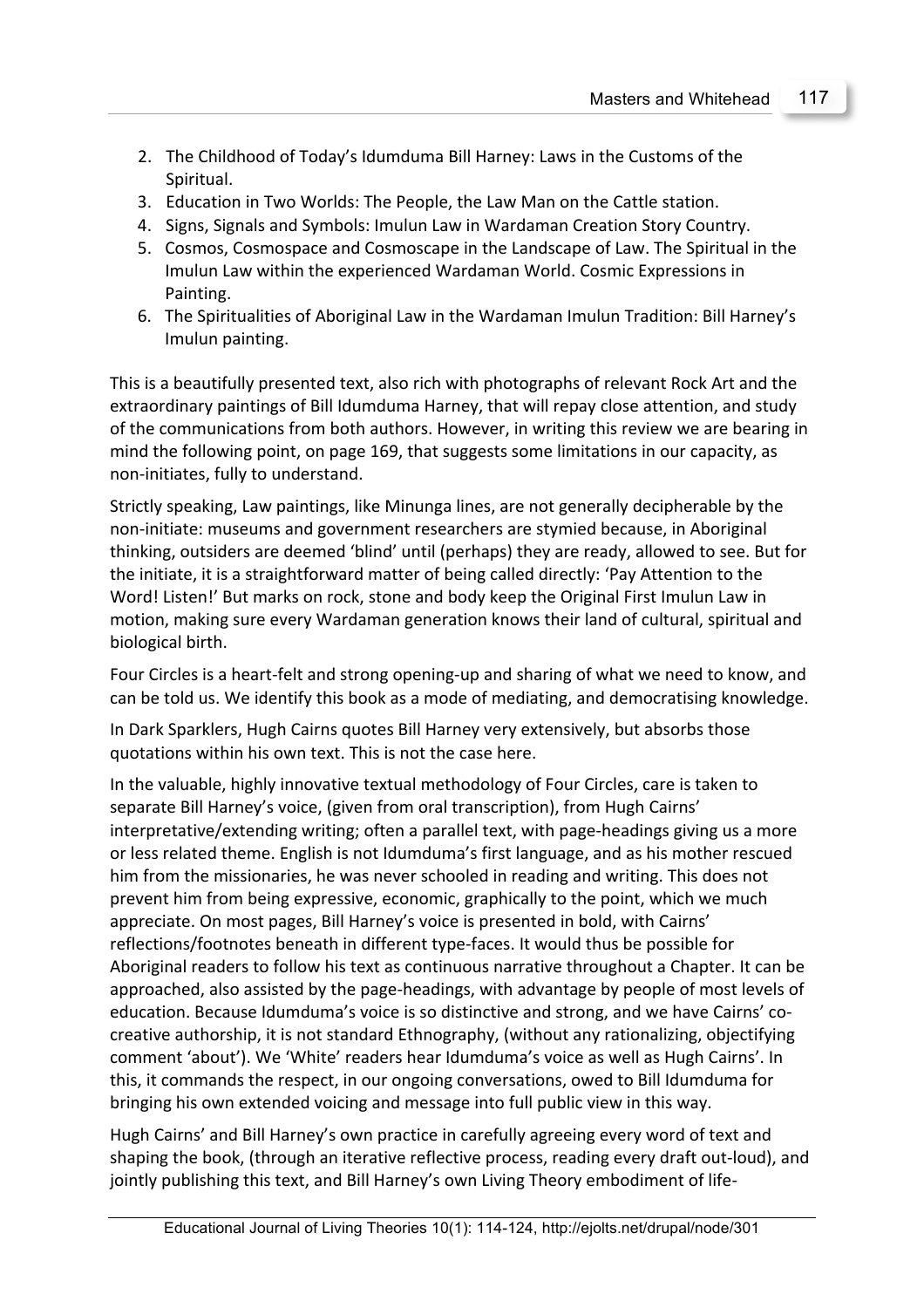enhancing values are exemplar-evident, and awe-inspiring in their commitment. I, (K.M.), have introduced Bill Harney as 'Educational' in a Living-Theory sense, in everything he undertakes, (see BERA Research Intelligence, Issue 117, Spring 2012). One page heading, (p.193), offers 'Education in Law as a Function of the Spiritual', and the book is 'educational' throughout. We note that he is now sometimes referred to with great respect as a 'Bush Professor', which his depth and extent of knowledge, linguistic ability, (six languages), a curious mind open to science, and intellectual capacity evidenced here, surely merit. Cairns does not go beyond what Bill Harney, with others, wants him to say, including on sensitive gender issues. Cairns describes his own process of writing as having an intuitive aspect, responding to 'successive gestalten'. This book therefore requires some intuitive attention, capacity to shift focus, and sense meaning in the interplay between its two main texts, in its readers. These authors, extraordinary in their co-creation as well as the material they offer, deserve to be taken seriously by everyone.

Four Circles focuses on Imulun Customary Law presented in Bill Idumduma Harney's (the Wardaman Senior Elder), own words and pictures with additional, clear and informative commentary from Hugh Cairns. It enhances awareness of differences between Australian laws and the spiritual Imulun Law. In response to the differences, Bill Harney expresses, in the eyes of these beholders, the embodied values of **Reconciliation, Transformation, Co**creation and synergistic Community. These, and other generally-embodied, life-enhancing values are there in a culture whose sense of the inter-connectivity of all far transcends the competitive individualism/atomisation of modern society. The paintings by Bill Harney and others highlight the importance of visual media for communicating Wardaman spirituality and understandings, such as **Empathy**, through picture, activity and word. Hugh Cairns, when summarizing the book with the question, 'What is the Spiritual in Law?', offers another page-heading, describing his co- author, in his clan, with the Imulun Law effective: 'Passionate energy. Companionship. Lovingkindness. Love.' (p.203).

The specific focus is on Family Law, and those areas where most clashes with Australian Common and Statute Law lie. Issues about 'Promised' (first) Marriage are opened-up and discussed, as they are in relation to the nature of the penalties incurred for breaches. Also, because with a Cosmoscape understanding nothing is separate, Law relating to Land and the environment are also evident. If the Family, Imulun law is 'Right', and is practiced properly within an environmental context, with all Ceremonies, Courts, sentencing and punishment processes correct, then the Land, and all its flora and fauna will be happy and flourish. Bill Harney does not remain quiet when confronted with environmental degradation via NT technological 'modernisation'. He noticed, for instance, the destruction of barramundi breeding areas when road teams exploded the river for their fish meals, and rock-falls that destroyed rock art, when they seemed to coincide with military exercises producing soundbarrier bursts near Katherine. The bombing-range rumble bursts 'without explosives' were dismissed in 2009 by Authority when a government 'sacred sites' official was alerted to this possibility. We celebrate here the capacity of one arm of Government effectively to correct what another arm is doing, in this respect.

The early Chapters are essential reading for understanding Bill Harney's background and early life, his/ Wardaman experience of 'White' Settlers and their sometimes apparently Spiritually deficient law and 'governance'. In turn, this experience, and the Initiation involved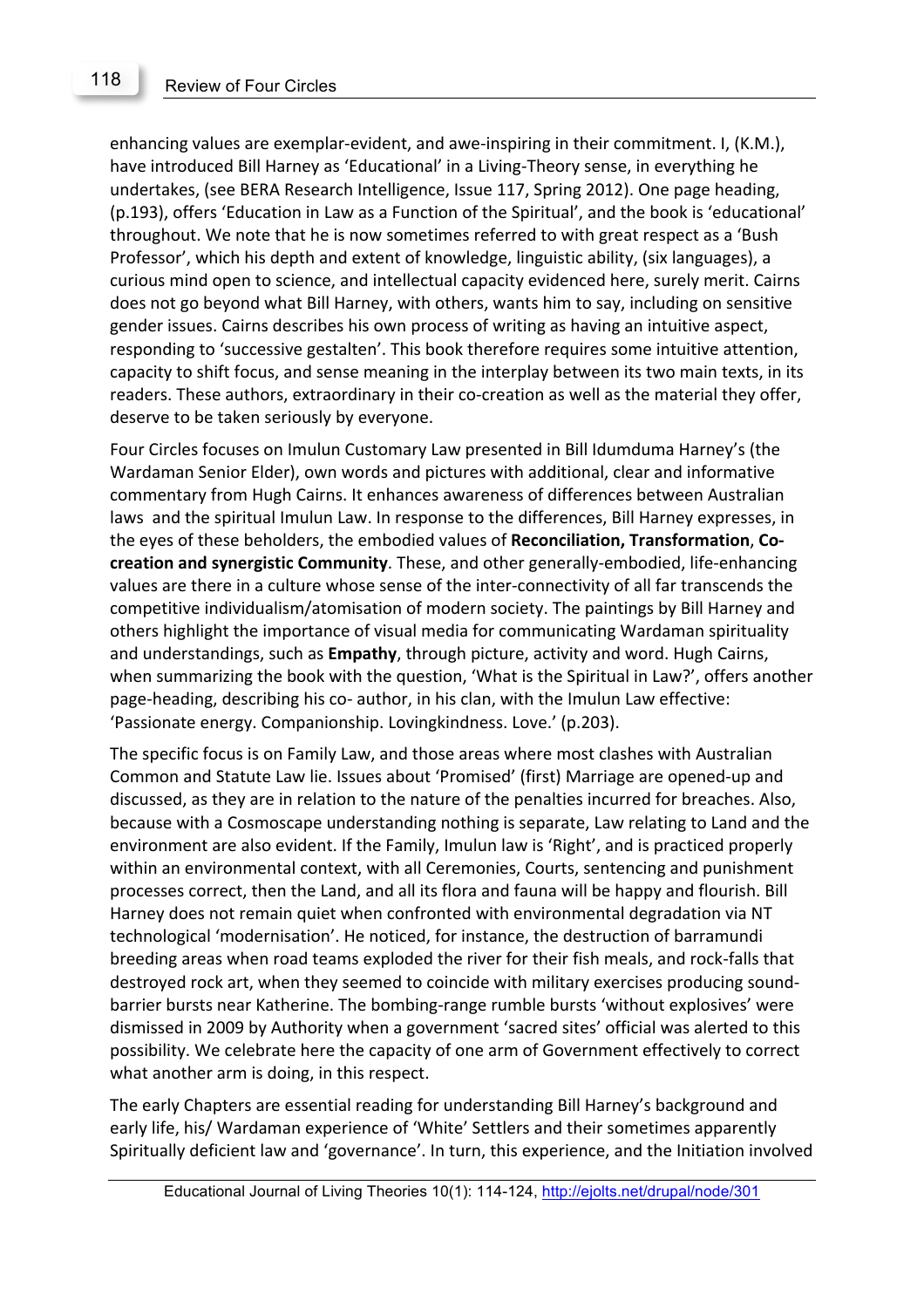in becoming a full adult, cannot be understood without knowledge of Wardaman (un-reified) Creation Mythology, which lives within daily 'practice', and is manifested coherently in Family and Marriage Law. These Stories as 'Living', now, may require some suspension of disbelief by readers grounded in scientific rationality, monotheistic religion, or even holism. Giving Bill Harney space to make his Spiritual case without instant dismissal on these or other similar grounds, is vital for appreciating what happens in the implementing of the Imulun, and its effectiveness on every level. I, (K.M.) have addressed such issues in my e-Essay, 'Reading Dark Sparklers,' (2010). There, I introduced radical evolutionary UK biologist Alan Rayner, subsequently known to research-practitioners in Australia through his presentations at the ALARA, (Action-Learning and Action-Research Australia) Conference in Melbourne, 2010. His new-paradigm perspective of 'Natural Inclusion' helps the Aboriginal case, those working to support it, those challenged by it. (See footnote below.)

We found Chapters Five and Six particularly helpful in understanding Wardaman Spirituality. Chapter Five focused on the Cosmos and Cosmoscape in the landscape of Law with cosmic expressions in painting. Chapter Six focused on Bill Harney's specific Imulun Law painting in which the meanings of Law are expressed in the Spiritualities of art, story, imagination, knowledge, music, ceremony, community, justice system, curiosity, intellectual reflection, survival and living Law.

Samantha Wortelhock's painting 'Circles' on page 150 is accompanied by the caption:

Many indigenous societies still suffer under inadequate laws, inadequate sciences, inadequate education, inadequate will and vision in government, inadequate spirituality in all the people.

Some of these inadequacies, that are felt in different cultures throughout the world, are grounded in Australian culture in a fundamental difference between the Imulun and Australian Law:

...the Imulun is personal, leads to education and restoration, and is restored in group process, in survival-mode memory. So the truth is perceived by trained Elders known to everyone, trust is personal and is achieved by experience, in time, in Imulun processes, and honesty and whole knowledge is a result reflecting and stemming from the Creation Story. This asserts the oneness of the Human-group Mankind, and provides cosmic laws (Imulun) which work in the Wardaman world. But incoming Common laws brought in by strangers never met before, all written from that culture's memories, was, in its results, soon not to be trusted. Even a normal Appeal today refers back to historical Precedents often in the other country, to local facts from another land, to actions under Parliamentary Statutes from another governing system and bureaucratic-imperial ethos of Law... and not respecting the Wardaman. (cf. H. Davidson 1995; D. Goodhart, 2013). (p.5, footnote.)

Whilst not all Wardaman today choose to further the Imulun as Universal Spiritual Law, present day and future Australia for overcoming the inadequacies listed above. We are also suggesting that the text resonates with values and understandings that carry hope for the future of humanity. We are thinking particularly of the:

Freedom of spirit within freedom-equality-justice-fairness-happiness, in democratic Australian, will allow old people, the sick, the young to receive the traditional goodnesses of the Ancients - the fulfilled, respected, acknowledged, care-for Life. Young will learn life/language/behavior in the Man-And-Woman home, boys' proper planned education from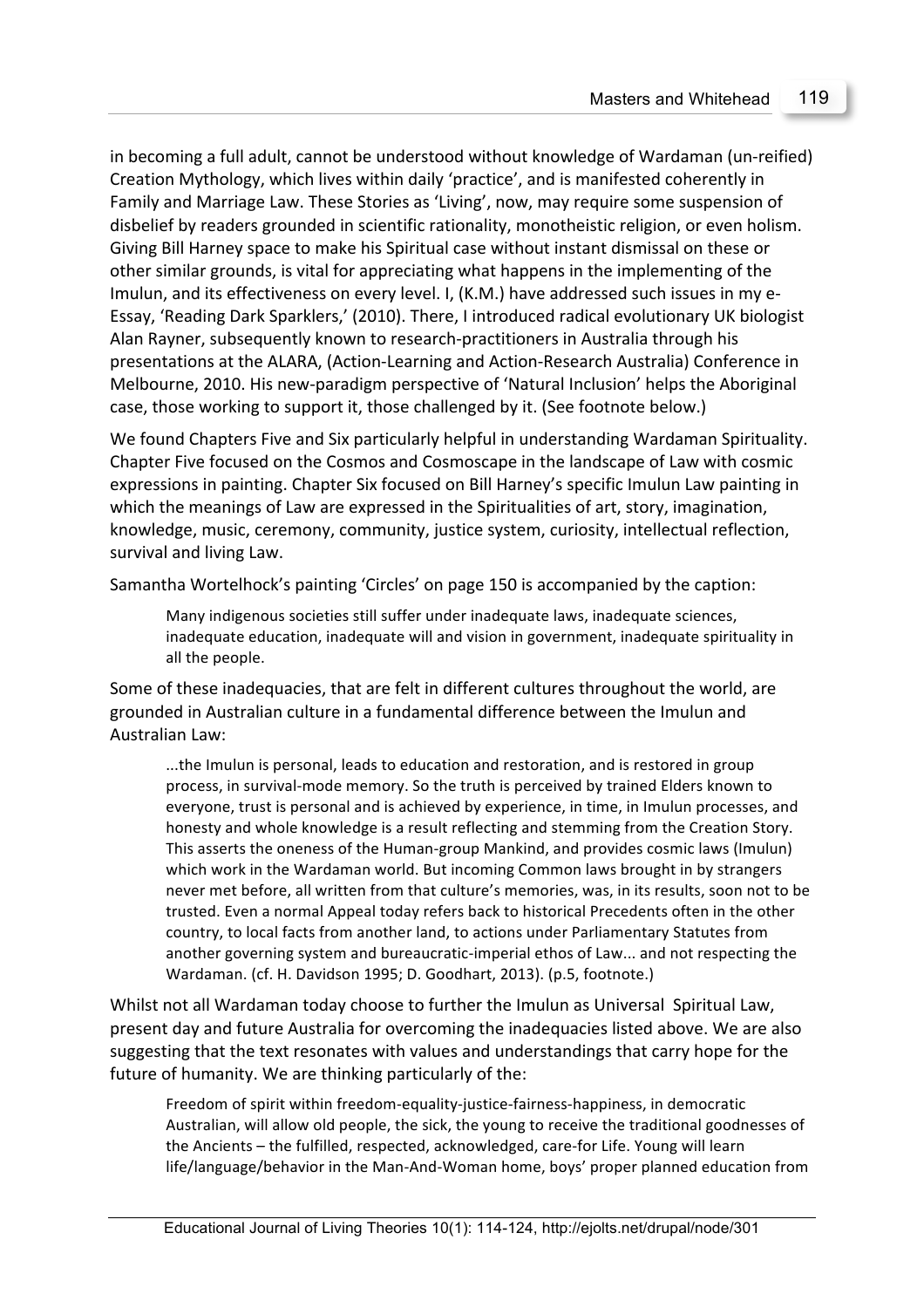the Men Elders, girls from the Women Elders. Hard work, skills, endurance and individual spirit will nourish communal creativity; and the happiness of learning – the intellectual and personal curiosity so clear in Aboriginal young people today – will nourish ancient transformations of extended family... no one lost in prison, all learning, community growing. Family-Community-In-Imulun. (p. viii).

#### **No wonder Idumduma Harney wants it back!** (p. viii)

There are references to Circle Courts and Sentencing in Four Circles, together with their comparative lack of development in N.T. to date; but these, and related specific legal issues of how the clash of personal, redemptive Spiritual Law with impersonal, non-spiritual, nonredemptive Common Law as practiced can be overcome more broadly on the ground, are hopefully being are being more fully addressed within Australian conversations, as we write. Here, we are led to understand the prime benefit of 'Clearance'. 'Clearance' is very, very important in this Law; and marks a significant difference between Aboriginal culture and 'White' law which has no apparent way of making this 'utterly fresh-start' happen'.

Four Circles is thus essential initial reading for any educational, legal, political, social, International Development researcher/practitioner who is concerned with the experience of Aboriginal people, in a Justice system all too easily seen to be abusive; and with an interest in spiritual-practical ways forward by legal innovation. On page 151 there is a happy photo of some of Bill Harney's young family clambering over a red car in the bush. 'The saddest thing is that the clever boy was killed in a car accident, the clever girl was wrecked in an inadequate white school far away from home, the boy full of promise was severely wounded while wrongly in prison, without charge. But a great hope arose when the (now) Chief Justice Riley chose the Imulun Law as more appropriate for this other boy 'learning under discipline' instead of in white prison; and that this boy is able to work properly in modern society. The other girl here is relishing the family with her children, now, looking after her aging parents/grandparents.' 

So we hope to learn of more examples of such 'White' legal confidence in the rigorous Imulun approach, and trust, with Four Circles understanding, that this can be generally adopted where 'Two Worlds' Customary Law 'miscreants' of either, or both genderstogether, are involved.

Aboriginal and other Indigenous readers will know how to handle all matters within their own same- and cross-gender conversations. (nb. Bill Idumduma does not speak, (nor does Cairns write), from an exclusively male or female perspective.) We note that in the Circle, the Elders of both genders consider all the circumstances of youngsters accused, together, of breaches of Customary Law. Redemptive, re-educative, 'punishments' are then handled separately, in gender-specific ways, (ie. male with males; female with female with females), with final, restitutive 'Clearance' and full re-emergence into the entire Community. However, in interfaces with formal Australian Law contexts, there may be a significant need for research about whether protocols are being, could or should be used to ease crossgender/cross-cultural communication, eg in investigations.

Aspects of western, gender-related legal protocols are complex. Urban institutional worlds rely on written frameworks that are not family-clan based or in clan languages; however, female researchers listening to the Senior Elders will be valuable even if also coming from a written Law. It is particularly important to recognize that with all references to Women's as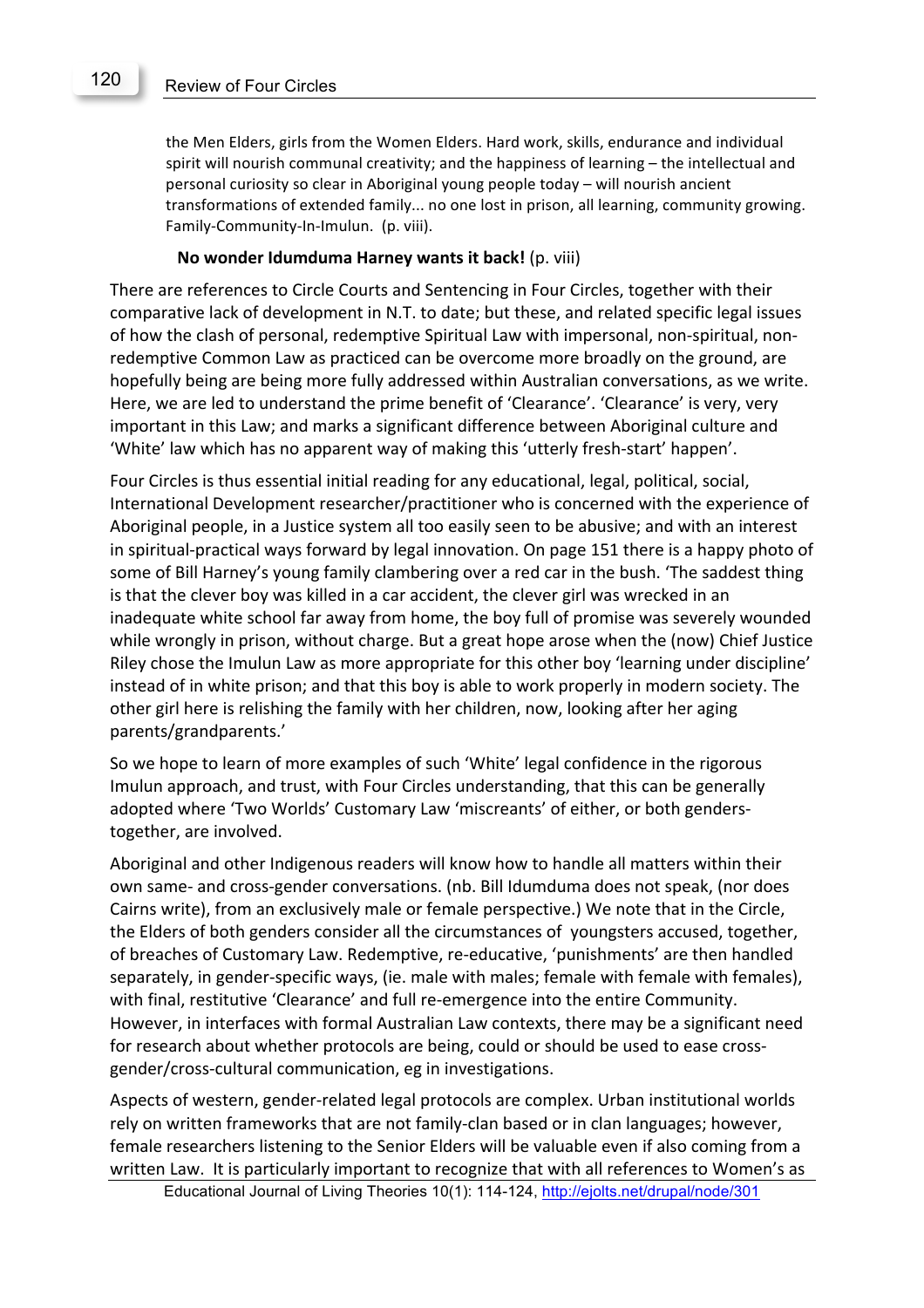well as Men's Family Law already in the public domain, Dark Sparklers and Four Circles, as especially accredited texts, can therefore be read and discussed across-genders, by us all ... but carefully and respectfully. Thus protocols for the dissemination of important data may be discussed and clarified, a plurality of clan discussions too, without any compromise or judgment gaining an emotional pseudo-objectivity within any rationalistic ideology.

So aspects of the way sentencing and redemptive re-education are carried out seem now important subjects for research, with any Justice System for Men and Women needing to be in Community- accountable hands as to investigation, sentencing and supervision of what follows. 

Imulun Law begins with Law Story within Creation. It confirms the qualities of Wardaman Law and life which we summarise: male and female are equal and free, each in their own way; the Law is of basic importance for a proper life; do not break the traditional law ... or Wardaman (human and cosmic) integrity and peace will be broken.

Professor Claire Smith of Adelaide University goes on to say (Cairns & Harney, 2004 p. 18),:

...the administrative veiling of violence against indigenous peoples was normal procedure during the early years of settlement in northern Australia. The lives of Aboriginal people were not thought to be valuable.

Hugh Cairns adds that:

...we have to view the 2007 Intervention in similar terms....politicians may desire an 'empty north' for Mining, Defence, Agriculture, Nuclear waste, Detention Centres, Tourism, Overseas Trade, perhaps using sexual accusations 'in the National Interest'; or perhaps not realising that to destroy basic Aboriginal Tradition for 'Family Kinship', makes Aborigines, as a group, Human Rights victims when their kinship flow is gone. (p. 110 footnote)

### And he continues:

Finally, what if the Imulun was allowed to return to return to Wardaman communities on their own land. With Imulun returned, the noise and fighting problems in camp could be controlled again, the peaceful community would return to its normal obeying of the Law; with all the spiritual creativity of the ceremonial beauties of Imulun it would reappear, with its Practitioner Elders and its Learning Students keeping the Imulun's whole-life future in their envisioning mind. Today, in the new Law Courts of Australia where Circle Sentencing Courts of whole-reality testing are allowed to live, the humble, spiritual architecture of the Imulun could nourish land and people itself', (p201). Page- heading: 'There can be a really good ending in Imulun in Australia.'

Bill Idumduma Harney explains his extraordinary Imulun painting, under page-heading, p.195, 'The Whole picture, is Community Law: the Symbol of the Circle as Learning Community': 

I've painted the Imulun to bring in the 'circle' way of doing the Law, to have the Spirituals in amongst the Law, to keep us whole as well as practical, and good. This is where the paintings get us: they show we're here! They show that our ways are hard; that it's truthful and goodshows (a specific 'Spiritual' is) smiling when we do it well, that it's personal for us, and we can be proper in the town, and town ways nowadays. So many problems mean we've to keep working, get ourselves straight, do our bit helping the white man—they need us to do it right for them! That's how we can work together, get proper—keep Australia good!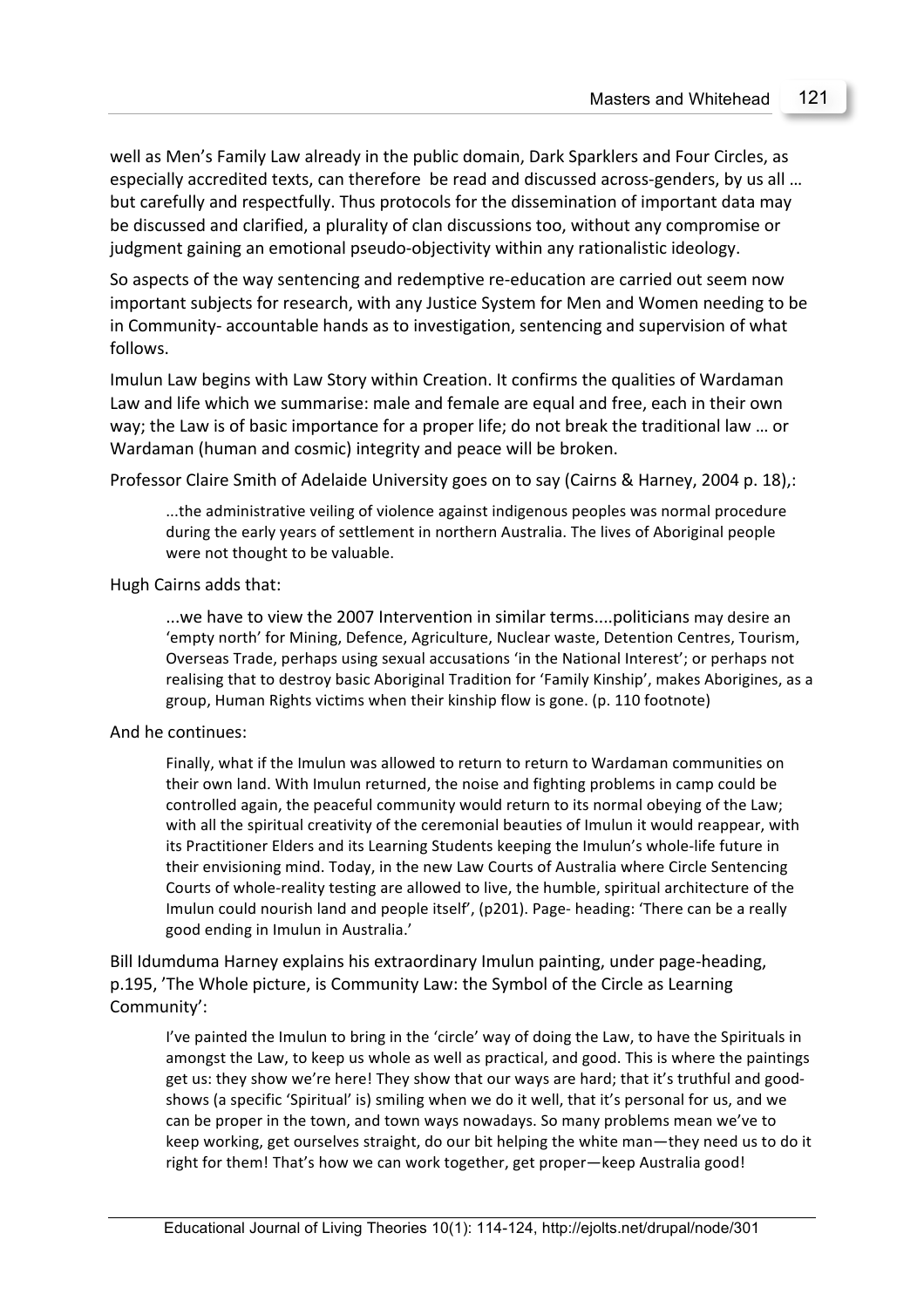It could be seriously misleading, even damaging to use this review in any political debate or on- going conversations in any context, apart from the book itself. We have produced a mere outline of the Wardaman case for the Imulun, quoting at any length mostly from the Preface, (illustrating the author's constructive orientation), summary statements from both authors, and Dedication. But just what is the nature of the Spiritual Family and Marriage Law? What is the History? How can issues arising from clashes with 'White' law best be approached? What does the Imulun painting signify? What are the penalties, and why/how is it 'redemptive? The only fair way to decide whether the case has been sufficiently made here for reflective action on the ground in relation to Justice policy and practice, is to first to read Four Circles, delve-in, and ponder its riches.

Bill Idumduma Harney has an already outstanding reputation throughout Australia. This book will enhance it. When he dies, the last fully-initiated Elder will have left us. There is all the more reason to listen to his urgency and respond. There are other Aboriginal 'Tribal' Communities in NT who suffer the same pressure from the Justice System. He can speak formally for himself and the Wardaman. However, following a millennia of traditions of living together, and much present day inter- Community co-creation, we believe that he is in an excellent position to represent the views of 'Two- World' Aboriginal people, and even those who are in the process of acculturation right now.

This is a seriously engaging, significant book, spiritually-deep, practical and inspiring which, with the 'cutting edge' approach of Bill Harney, could make a significant difference to developing Australian Justice. It could become a 'working-model' for other Indigenous peoples who have not yet become so acculturated as to lose not only their Law but the essence of their entire traditional lived-in experience. We, too, have to deep-listen to reflect the quality of what he and Hugh Cairns, as (elderly and wise) Elders within their respective Communities within Australia have to say!

Ken Masters and Jack Whitehead

Footnote: Alan Rayner, 'Natural Inclusion' and the Wardaman: a brief account of relevance.

Rayner's most recent book, (2016, The Origin of Life Patterns, in press), written for both scientists and lay-persons, gives 'An account of the mutual inclusion of receptive space and informative energetic flux in the evolutionary origin of all distinguishable phenomena....how this differs from Darwinian Evolutionary Theory.' This profound formal statement can lead us into many issues relevant here. The ineffable and teleological imagined process of 'Natural Selection', dubiously translated into the 'survival if the fittest', can be used ideologically in modern society to justify the cultural genocide of Indigenous Cultures and the social structures/process that support them, in the name of evolutionary 'progress' or 'destiny', (plus the interests of global capitalism, even 'mission'-ising). (I note, in passing, the sub-title of Amartya Sen's (2006) book, 'Identity and Violence': 'The Illusion of Destiny'; and (p.39), 'Important choices have to be made even when crucial discoveries occur. Life is not mere destiny.') Rayner, working from first principles, with recast principles of quantum mechanics and evidence 'fitting', claims that 'co- evolution', happening via 'mutual influence', better fits observable reality than 'Natural Selection'. A recent 'tweet' gives us: 'Energy flows where it is called-for. Evolution is induced by receptive influence, not by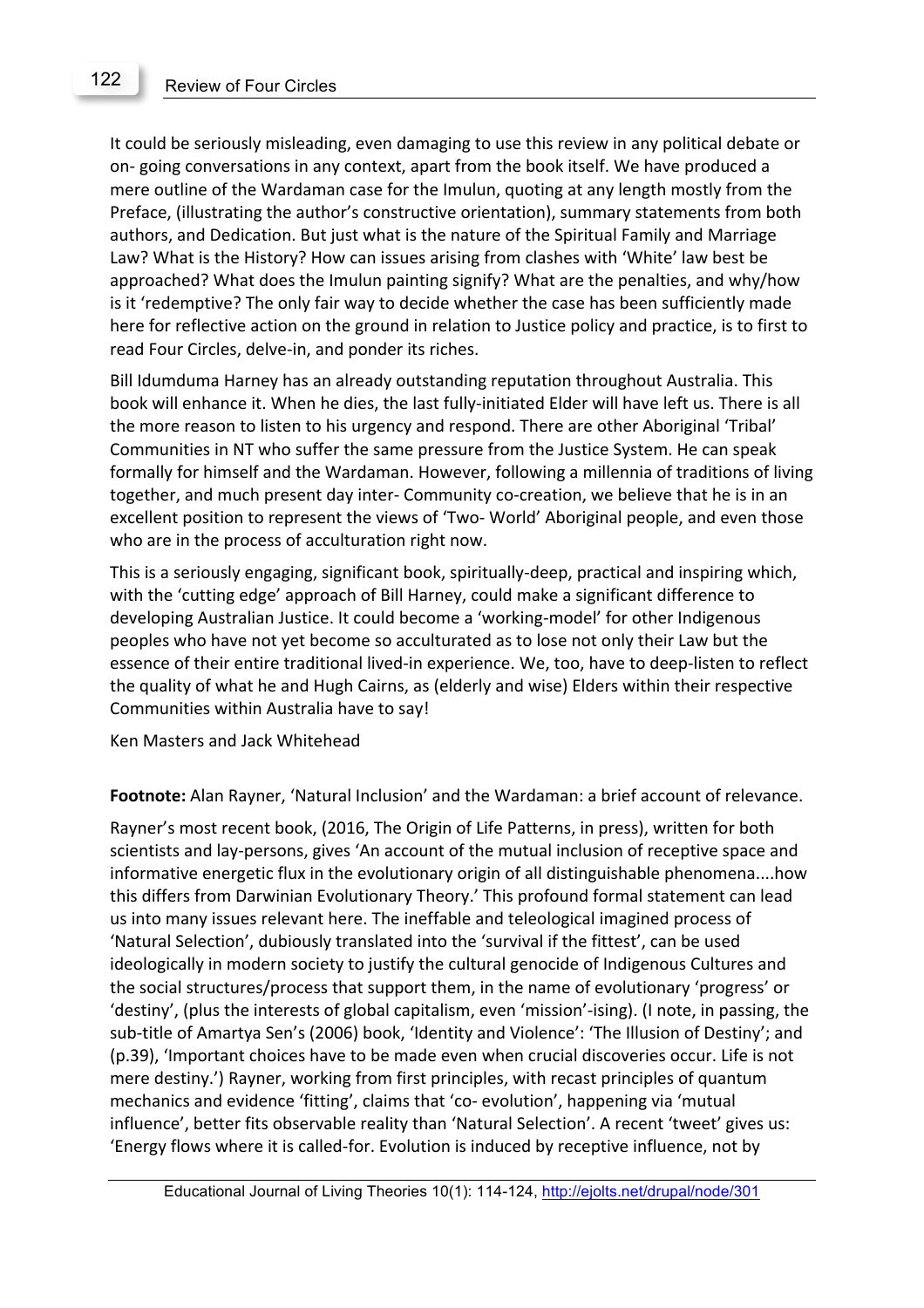external force'. (Cultural genocide is, thus, profoundly un-natural change.). You can access more of Rayner's writings at:

## https://www.bestthinking.com/thinkers/permalink/3080?title=alan-rayner

'Mutual-influence', through boundaries never fully impermeable, is very close to the traditional Aboriginal sense that 'nothing is separate', which pervades both Dark Sparklers and Four Circles. 'Sky and Earth together', i.e. the Cosmoscape, see above, are in mutual influence/inclusion as well as people and the contextual animate and inanimate ecology on a cosmic scale. Rayner's concept of 'Nature's Scope' is virtually identical, (see above). 'Natural Inclusion' as a dawning, serious new-science paradigm, is gaining traction from physics to ecology/social-ecology and in other fields. The frictionless 'receptive', intangible quality of space challenges us to stop regarding 'it' as merely 'no-thing'. This quality, as a mutualinclusion of very strong 'energetic flux', creates 'material form' by induction, and leads everything that is, including ourselves, to comprise both 'intangible' and 'tangible' 'presences'. 

'Natural Inclusion' helps us to understand and appreciate much in Four Circles. It may also help research-practitioners, to work-with a 'Living-Theory' approach (Whitehead, 1989) with clients with whom 'mutual-influence' applies, recognized or not. As a 'culturallyintermediating Science', it could even be taught to Aboriginal children in School as a viable critique of neo-Darwinism. Supported by 'One-World' Aboriginal scientists/ecologists, it could produce ecological studies maybe key to Indigenous futures, (e.g. on safe levels of water-supply/extraction), with a methodology that always takes full account of context. As Rayner says, a river is a mutual inclusion of its banks.

K.M. 

# **References**

Cairns, H. C. and Harney, B, Y. (2004) 'Dark Sparklers', published by Cairns, H. C. 2003, Revised 2004 - see http://www.hughcairns.com.au/

Deneulin, S. (2014) Wellbeing, Justice and Development Ethics, London; Routledge.

Masters, K. R. (2010) Preface to ALARA edition of 'Reading Dark Sparkers'. Retrieved 2 September 2016 from

http://www.actionresearch.net/writings/kenmasters/masterswardaman010710.pdf 

- Masters, K. R., (Spring 2012), Increasing Inclusion in Educational Research-A Continuing Debate: Valuing the Cosmoscape?', Research Intellihgence, BERA, Issue 117; 22-23. Retrieved 2 September 2016 from http://www.actionresearch.net/writings/kenmasters/kenmastersRIApril2012opt.pdf
- Rayner, A. D. M. (1997) Degrees of Freedom; Living in Dynamic Boundaries. London; Imperial College Press.
- Rayner, A. D. M., (2016) The Origin of Life Patterns In the Natural Inclusion of Space in Flux. Springer Briefs in Psychology, (in press). (Editor: This is now published, 2017)
- Sen, A. (1999) Development as Freedom, Oxford; Oxford University Press.